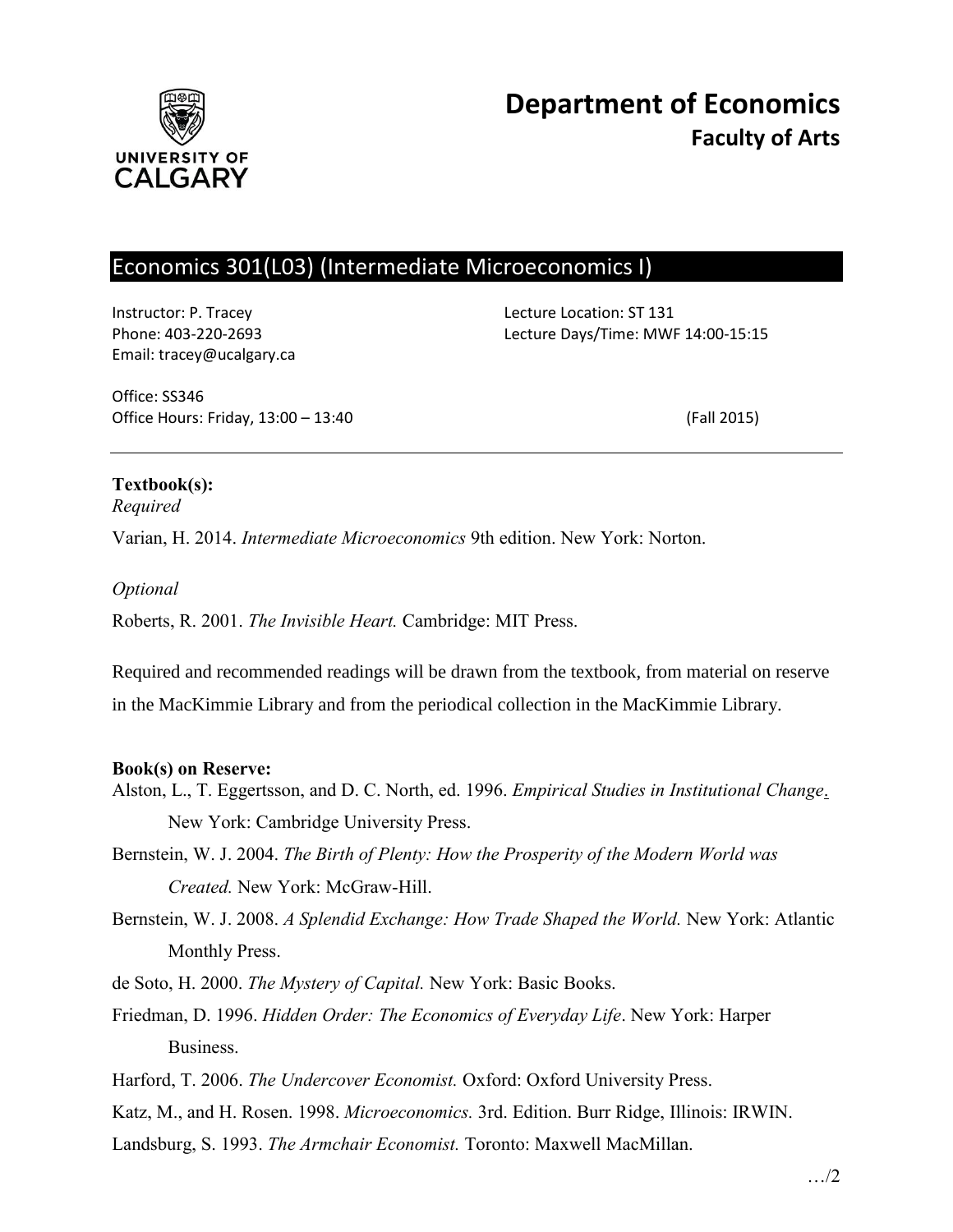Levitt, S, and S. Dubner. 2005. *Freakonomics.* New York: HarperCollins Publishers*.*

Lewis, M. 2004. *Moneyball: The Art of Winning an Unfair Game.* New York: Norton.

Litan, R. E. 2014. *Trillion Dollar Economists.* Hoboken, N.J.: Wiley and Sons.

Mankiw, G. et al. 2014. *Principles of Microeconomics.* 6th ed. Toronto: Thomson Nelson.

Miller, R. L., D. K. Benjamin, and D. C. North. 2001. *The Economics of Public Issues*. 12th ed. New York: Addison Wesley.

Prasch, R. 2008. *How Markets Work.* Northampton, Mass.: Edward Elgar.

Roberts, R. 2001. *The Invisible Heart.* Cambridge: MIT Press.

Schelling, T. 1984. *Choice and Consequence.* Cambridge: Harvard University Press.

Smith, A. 1976. *The Wealth of Nations.* Chicago: University of Chicago Press.

Varian, H. 2014. *Intermediate Microeconomics* 9th edition. New York: Norton

Yergin, D., and J. Stanislaw. 1998. *The Commanding Heights.* New York: Simon & Schuster.

### **Desire2Learn:**

This course will make use of the Desire2Learn (D2L) platform. Students who are registered in the course can log on at [http://d2l.ucalgary.ca](http://d2l.ucalgary.ca/) through their student centre. Please note that D2L features a class e-mail list that may be used to distribute course-related information. These e-mails go to your University of Calgary e-mail addresses only.

### **Course Description:**

This course is the first of a pair of courses designed to acquaint students with microeconomic theory. Microeconomics is concerned with a systematic understanding of the choices of individuals, firms, and organizations. It seeks to address the social consequences of the behaviour of economic agents. Students do not need to have an intimate, or any, knowledge of calculus to complete this course. Please note, however, that calculus compatible notation will be used. This course makes extensive use of high school level algebra.

Economic theory provides the structure, or framework, for economic inquiry. For this reason Econ 301 and 357 are the two most important courses majors in economics complete at the University of Calgary. These courses provide the most important element of the three found in a student's economic toolbox (the other two are econometrics and knowledge of both current economies and economic history).

Economic theory has four elements that students are expected to master:

(i) Students will become familiar with the foundation of economic reasoning. This involves a fundamental assumption—that individuals make choices based on their perception of their self-interest. The consequence of this assumption is that individual choices and actions depend on incentives. In turn, incentives depend on the interaction of preferences and constraints on time, income, technology, and ability. This framework explains how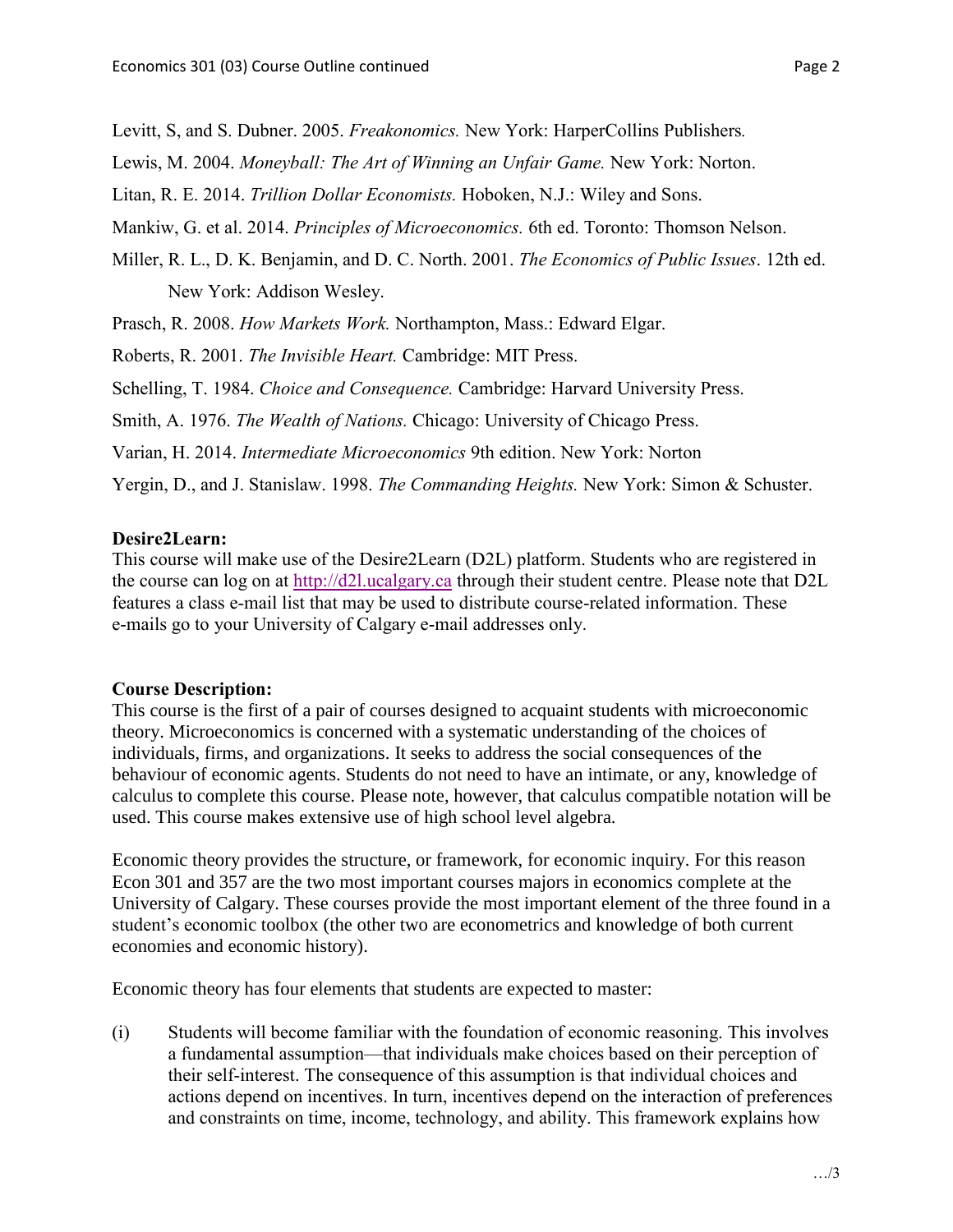choices can be understood in terms of their incremental or marginal costs and benefits and how changing an individual's perception of either incremental costs or benefits will change behaviour.

- (ii) Students will master equilibrium analysis which involves aggregating over the choices of individuals and insuring that the choices of individuals are consistent—that what individuals plan to do they are in fact able to do. Equilibrium analysis underlies how economists explain resource allocation in the economy.
- (iii) A key part of equilibrium analysis is comparative statics: asking how the equilibrium will change when conditions change.
- (iv) Students will understand the strengths, limitations, and value judgments that underlie the notion of efficiency. Efficiency is the yardstick by which economists measure the social desirability of resource allocation.

## **Course Outline:**

- 1) The Economist's View of the World and the Economic Way of Thinking
	- a) What is Economics?
		- i) Scarcity
	- b) Methodology
	- c) Pareto Optimality and Gains from Trade
	- d) The Role of Prices and Markets: Voluntary Trade
	- e) Institutional Foundations of a Market Economy
	- f) Restrictions on Voluntary Trade
	- g) Economics is about Institutional Choice
	- h) Success of Market Economies
- 2) Rational Choice
	- a) Preference
	- b) Opportunities
	- c) Optimal Choice
	- d) Comparative Statics
	- e) Applications
- 3) Theory of the Firm
	- a) Characterization of Technological Possibilities
	- b) Profit Maximization
	- c) Sunk Costs, Opportunity Costs, and Capital
	- d) Cost Minimization: Long and Short Run
	- e) Applications
- 4) The Competitive Model
	- a) Assumptions
	- b) Short-Run Equilibrium
	- c) Long-Run Equilibrium
	- d) Economic Rent
	- e) Comparative Statics
	- f) Applications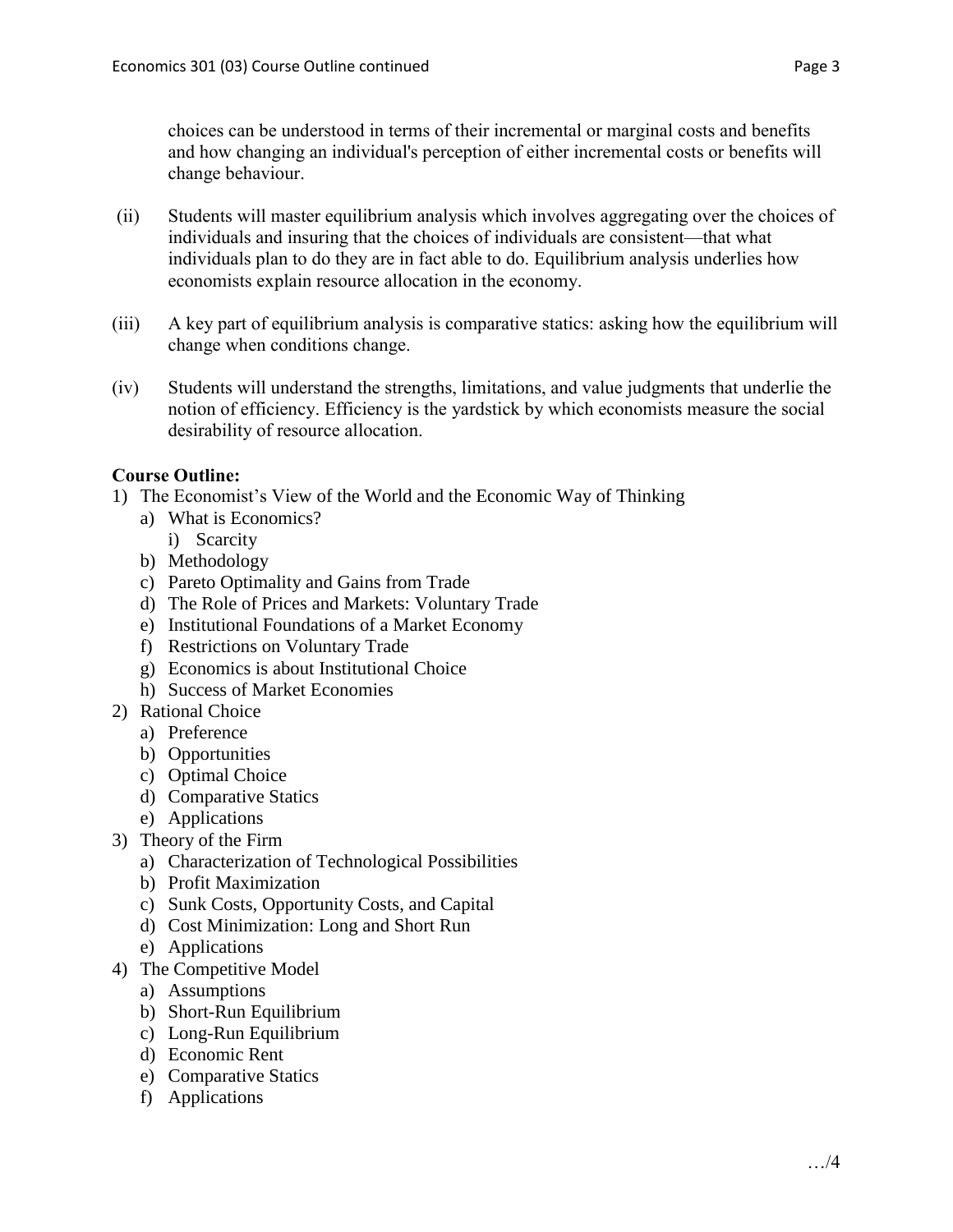- 5) The Use and Usefulness of Economics in the Determination of Public Policy
	- i) Equity vs. Efficiency
	- ii) The Role of the Government (An Introduction to Econ 357!)

## **Discussion Section:**

Students are expected to attend the weekly discussion section. During the discussion section the TA will discuss pre-assigned questions/material relevant to the course. The discussion section is Monday from 17:00-17:50 in ICT 114.

## **Grade Determination and Final Examination Details:**

| MIDTERM EXAM             | 20%     |
|--------------------------|---------|
| <b>FINAL EXAMINATION</b> | 50%     |
| <b>ASSIGNMENTS</b>       | $30\%$  |
|                          | $100\%$ |

The official grading system will be used. A letter grade will be awarded based on the numeric average of the assignments.

There will be a Registrar scheduled final examination which will be two hours in duration. Students must receive a passing grade on the final exam to pass the course. It will be held in a classroom. The final examination will be comprehensive.

The exact date for the in-class midterm will be announced at least one week in advance. Students who are unable to write the midterm because of an illness, family emergency or religious observance will have the midterm weight shifted to the final examination.

Tests and exams **WILL NOT** involve multiple choice questions. Non-programmable calculators are permitted for all exams.

Students will be given at least one week to complete each assignment. Late assignments will never be accepted. In cases of documented illness or family emergency, extra weight will be given to the final examination.

Students seeking reappraisal of a piece of graded term work (term paper, essay, etc.) should discuss their work with the Instructor *within fifteen days* of the work being returned to the class.

## **Notes:**

- 1. All students must comply with the regulations published in the University Calendar concerning "Intellectual Honesty," "Examinations," etc.
- 2. Students should be aware of the academic regulations outlined in The University of Calgary Calendar.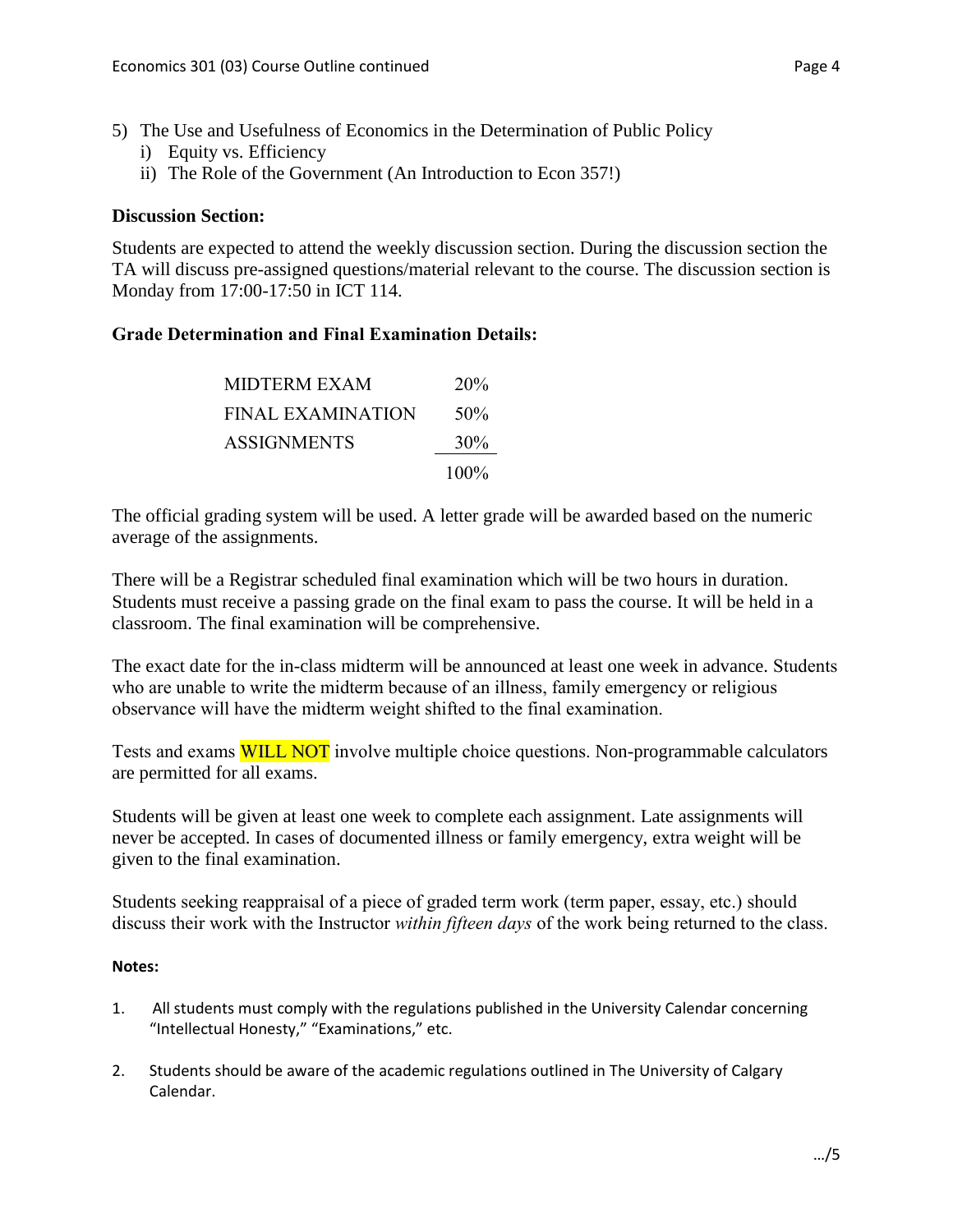- 3. Any student, who fails to submit any assignment must notify the instructor in advance and produce a valid medical certificate, or other required documentation in order to have the weighting transferred to the final examination.
- 4. Examinations will not be given prior to the scheduled date.
- 5. **Answers to the midterm test questions, the assignments, and the final exam questions must make use of equations and diagrams wherever possible. Numerical questions require numerical answers.**
- 6 **Students will not be given extra time to complete tests and exams.**
- 7. **The classroom is a No-cell-phone-zone. The use of cell phones for any purpose in class is prohibited. Computers may only be used for note-taking purposes.**
- 8. Students seeking reappraisal of a piece of graded term work (test, assignment.) should discuss their work with the Instructor *within fifteen days* of the work being returned to the class. **At the end of the semester any uncollected course work will be discarded by the Instructor.**
- 9. Students will be responsible for all material listed on the course outline, regardless of whether or not the material has been covered in class, unless the instructor notifies the class that the material will not be covered.
- 10. Please note that the following types of emails will receive no response: emails not addressed to anyone in particular; emails where the recipient's name is not spelled correctly; anonymous emails; emails which do not specify the course and section in which you are registered; and, emails involving questions that are specifically addressed on the course outline.
- 11. It is the student's responsibility to request academic accommodations. If you are a student with a documented disability who may require academic accommodation and have not registered with the Disability Resource Centre, please contact their office at 403-220-8237. Students who have not registered with the Disability Resource Centre are not eligible for formal academic accommodation. You are also required to discuss your needs with your instructor no later than fourteen (14) days after the start of this course.
- 12. A deferred final exam will not be given except in cases of extreme personal emergencies. If, for such a reason, a deferred final exam is allowed by the Registrar's Office, it will not be given before the scheduled deferred exam date. Deferred final examinations do not have to cover the same material or have the same format as the regular final examination.

Students' Union Vice-President Academic: Stephan Guscott Phone: 403-220-3911 E-mai[l suvpaca@ucalgary.ca](mailto:subpaca@ucalgary.ca)

Students' Union Faculty Representative (Arts) Phone: 403-220-3913 Office: MSC 251 E-mai[l arts1@su.ucalgary.ca](mailto:arts1@su.ucalgary.ca) [arts2@su.ucalgary.ca,](mailto:arts2@su.ucalgary.ca) [arts3@su.ucalgary.ca,](mailto:arts3@su.ucalgary.ca) [arts4@su.ucalgary.ca](mailto:arts4@su.ucalgary.ca)